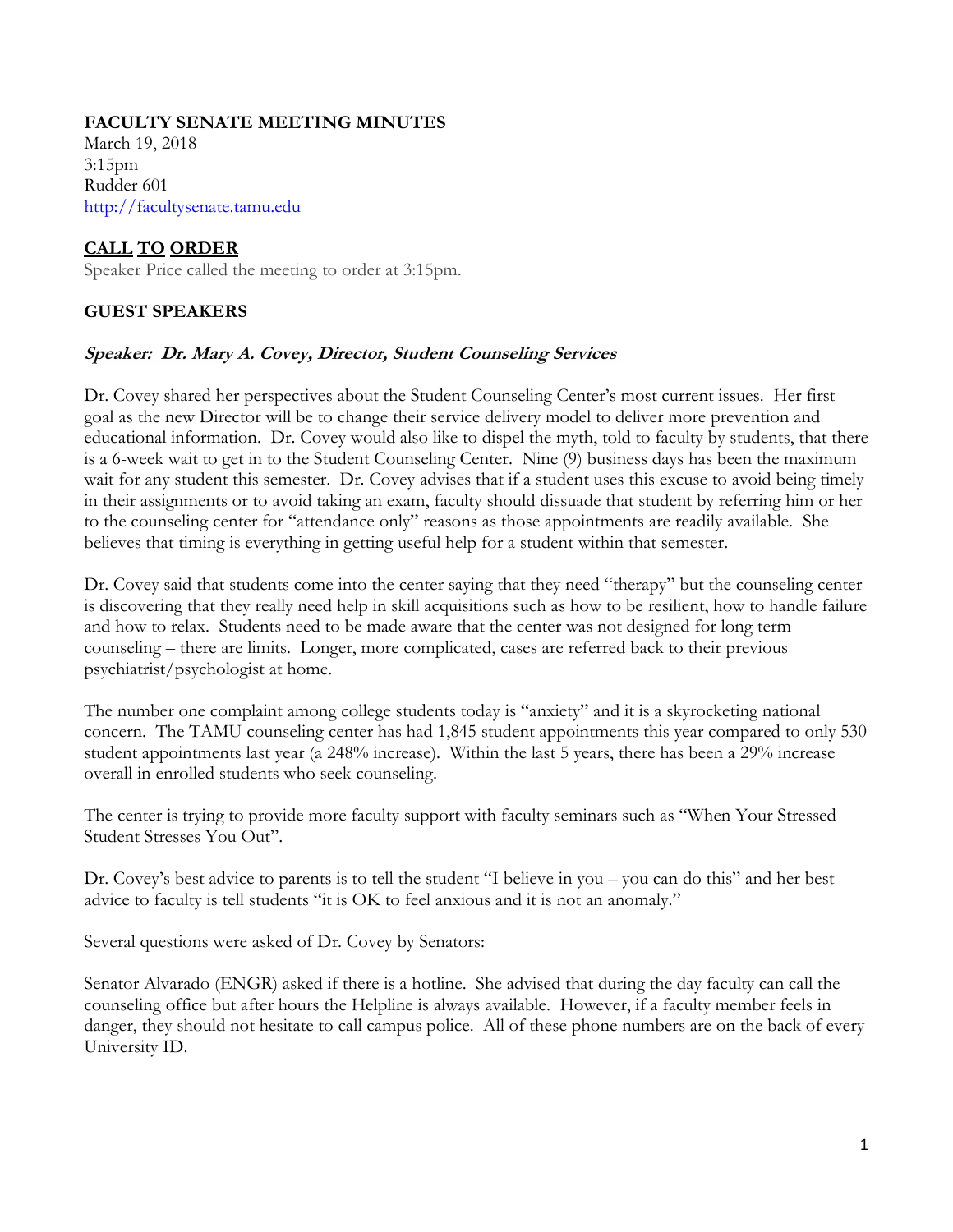Senator Irby (EDHD) asked about what services are being made available to on-line students. Dr. Covey said that there is some self-help information on their website and that they are looking at SAP's for the satellite campuses.

Senator Braga-Neto (ENGR) asked if there is statistical information available regarding how many students per discipline use their services. Dr. Covey replied that they have not been keeping that historical information but are looking into that possibility for the future as more than one college has asked for it.

Senator Booth (ARCH) spoke about instilling more aspirational goals in our youth and discussed how that might help their anxiety.

# **APPROVAL OF MINUTES**

The February 12, 2018 Faculty Senate Meeting Minutes were approved as submitted.

# **CONSENT AGENDA:**

# **GRADUATE COUNCIL – GC REPORT – February 2018**

#### **B. NEW COURSES FS.35.248**

INTA 690 Cybersecurity Literacy for the Global Arena

# **C. CHANGE IN COURSES FS.35.249**

FORS 604 Forensic Investigation of Injury PHEB 620 Cancer Epidemiology PHPM 604 Population and Public Health for Health Professionals PHPM 606 Health Systems Management PHPM 616 Management of Human Resources PHPM 617 Quality and Process Improvement PHPM 620 Operations Management PHPM 623 Health Care Financial Management I PHPM 640 Health Policy and Politics PHPM 680 Health Systems Leadership SOPH 670 Global Public Health Systems and Practice Experiences WFSC 636 Wildlife Habitat Management

# **D. CHANGE IN CURRICULUM FS.35.250**

College of Engineering – Department of Aerospace Engineering MS-AERO Master of Science in Aerospace Engineering

# **E. CHANGE IN CURRICULUM FS.35.251**

College of Engineering – Department of Electrical and Computer Engineering MS-CEEN Master of Science in Computer Engineering

# **F. CHANGE IN CURRICULUM FS.35.252**

College of Engineering – Department of Electrical and Computer Engineering MS-ELEN Master of Science in Electrical Engineering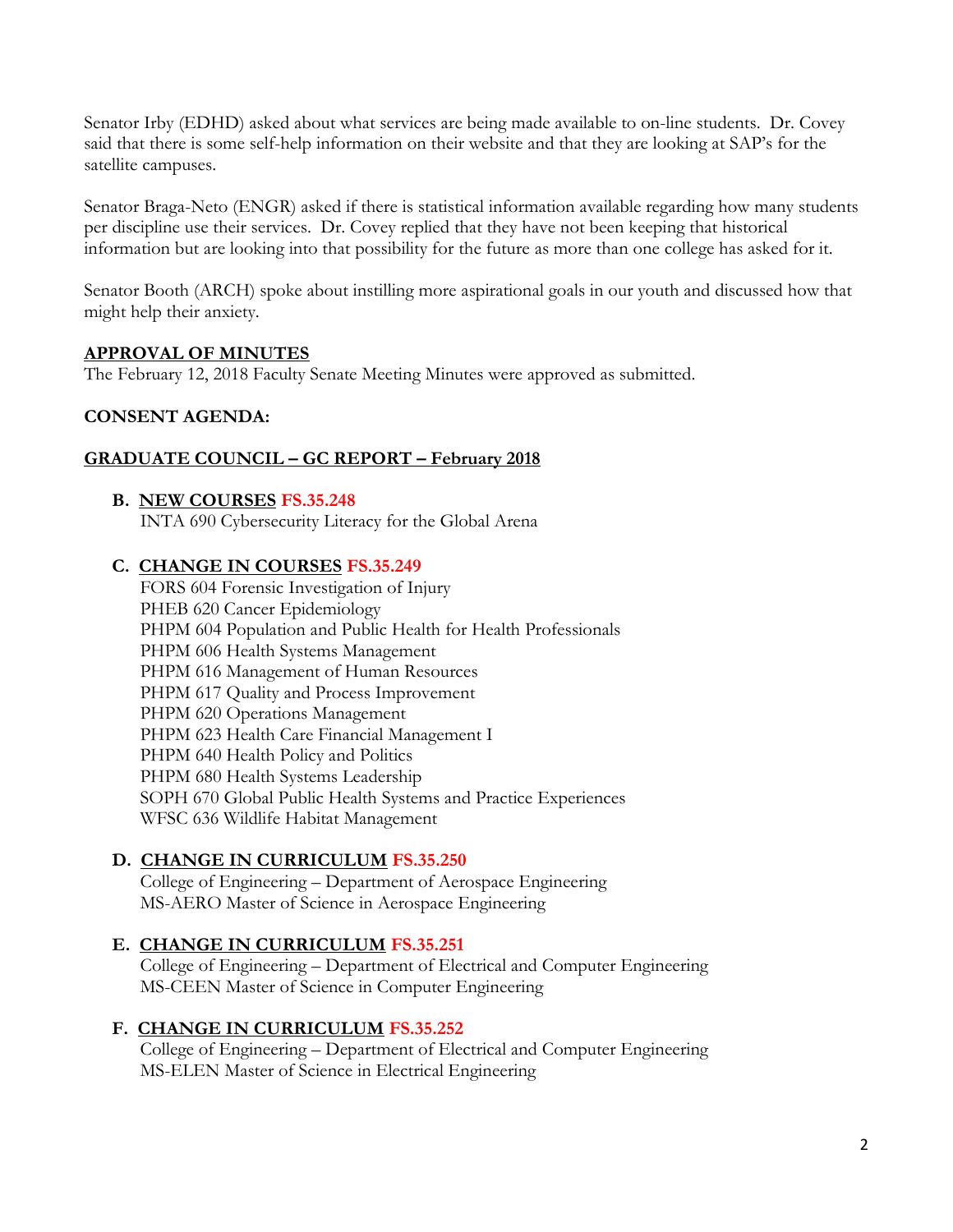#### **G. CHANGE IN CURRICULUM FS.35.253**

College of Engineering – Department of Ocean Engineering MS-OCEN Master of Science in Ocean Engineering

### **UNDERGRADUATE CURRICULUM COMMITTEE – UCC REPORT – February 2018**

### **H. NEW COURSES FS.35.254**

ENGR 102 Engineering Lab I - Computation GEOG 215 Geospatial Cornerstone OCEN 311 Fluid Statics and Dynamics

#### **I. CHANGE IN COURSES FS.35.255**

ASCC 001 Basic Math Skills ASCC 002 Basic Writing Skills ASCC 003 Basic Reading Skills ASCC 004 Reading-Writing Connection ASCC 005 Fundamental Academic Skills ASCC 101 Application of Learning Theories to College Studies ASCC 102 Career Awareness ASCC 289 Special Topics in CHEM 119 Fundamentals of Chemistry I CHEM 120 Fundamentals of Chemistry II GEOG 380 Workshop in Environmental Studies NURS 323 Nursing Care of Women Families and Newborns NURS 411 Evidence-Based Practice for Nurses NURS 413 Nursing Care of Children and Families NURS 420 Adult Nursing II PHLT 302 Foundations of Public Health PHLT 470 Global Public Health Systems and Practice Experiences RPTS 411 Cruise Tourism STAT 301 Introduction to Biometry STAT 302 Statistical Methods STAT 303 Statistical Methods WFSC 300 Field Studies WFSC 406 Wildlife Habitat Management

# **J. CHANGE IN COURSES FS.35.256**

#### **Texas A&M University at Galveston** MART 410: Integrated Navigation III - Bridge Watchstanding

#### **K. CHANGE IN CURRICULUM FS.35.257**

College of Liberal Arts – Bush School of Government Department of Political Science – Department of Public Service & Administration BS MPS-POLS PSAA-BPS Political Science 5 Year

#### **L. CHANGE IN CURRICULUM FS.35.258**

 College of Engineering – Department of Engineering BS-ENGE Engineering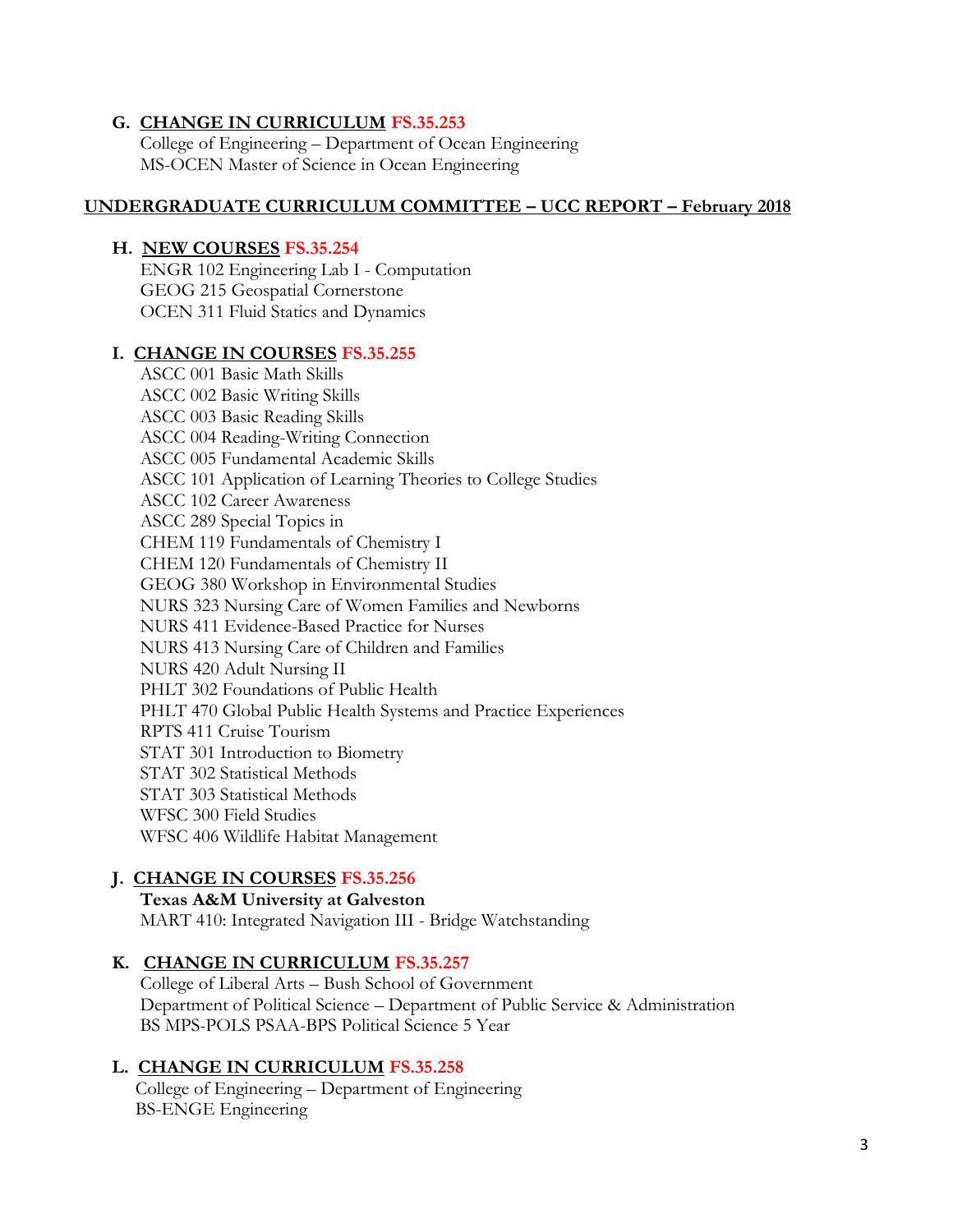### **M. CHANGE IN CURRICULUM FS.35.259**

College of Agriculture & Life Sciences – Department of Recreation, Park & Tourism CERT-CU45 Professional Event Manager - Certificate

#### **N. CHANGE IN CURRICULUM FS.35.260**

College of Agriculture & Life Sciences – Department of Horticultural Sciences CERT-CU61 Enology - Certificate

### **O. CHANGE IN CURRICULUM FS.35.261**

College of Engineering – Department of Engineering MINOR-CYBR Cybersecurity - Minor

#### **P. CHANGE IN CURRICULUM FS.35.262**

College of Engineering – Department of Ocean Engineering BS-OCEN Ocean Engineering

# **Q. SPECIAL CONSIDERATION ITEM FS.35.263**

College of Engineering – Department of Engineering BS-AREN Architectural Engineering

# **R. SPECIAL CONSIDERATION ITEM FS.35 264**

College of Science – Department of Chemistry BS-CHEM-MCT Chemistry BS - Materials Chemistry Track

# **S. MISCELLANEOUS REQUEST FS.35.265**

College of Engineering 99 BS-ITDE Program Changes for First Year Curriculum ENGR[x] and DP Attainment

# **T. W & C COURSES – February 2018 FS.35.266**

 **Courses submitted for W Certification:**  GEOG 380 Workshop in Environmental Studies PHIL 415 American Philosophy **Courses submitted for W Recertification** ANTH 415 Anthropological Writing FREN 300 Written Communication in the French Speaking World HLTH 481 Seminar in Allied Health MASE 407 Capstone Design II **Courses submitted for C Recertification** FIVS 435 Case Studies in Problem Solving IDIS 330 Sales Engineering

*End of Consent Agenda* 

# **COMMITTEE REPORTS**

**U. Core Curriculum Committee – March 2018** - Motion to approve passed. **FS.35.267 New Courses:**

INTS 215-GE Global Cinema MUSC 201-GE Music and the Human Experience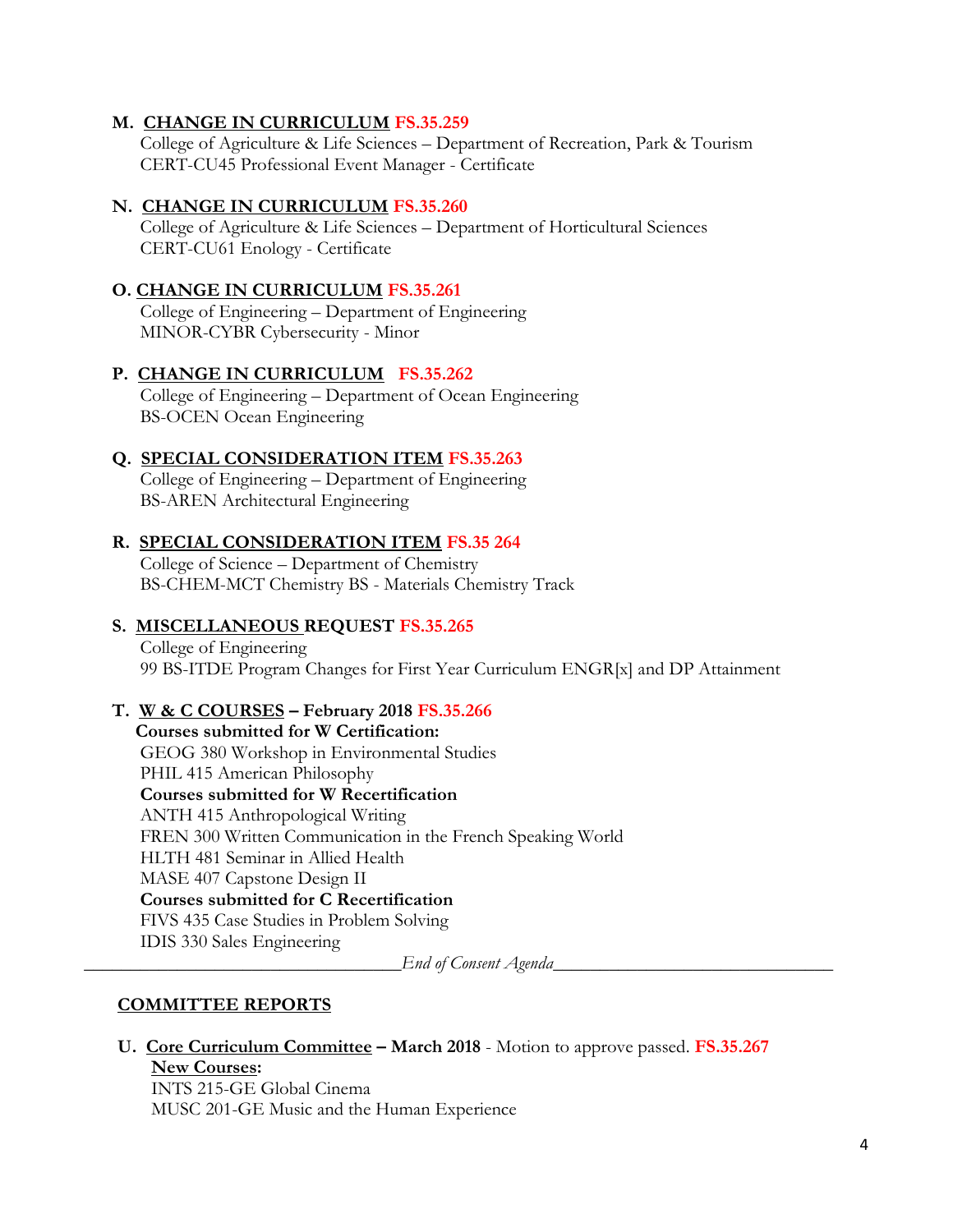# **ICD Only**

ECON 318-ICD The Economics of Gender and Race **Core Recertification:** ENGL/AFST 204-GE Introduction to African-American Literature CLAS 251-GE Classical Mythology

# **Other Committee Reports**

# **Budget Information Committee**

Committee Chair, Senator Randy Stewart (VMBS) addressed the committee's primary focuses this semester:

1) To better understand the current trends regarding the tuition and fees for undergraduate and graduate students;

2) To determine the university administration's position on out-of-state students;

3) To clarify President Young's comments on increased budget allocations for retirement benefits;

4) To investigate a perception among faculty members that the academic professional track faculty numbers were increasing over the tenure track faculty numbers. If this is true, is it being driven by budget considerations?

The committee met last fall with Dr. Jerry Strawser, Executive V.P. and Chief Financial Officer, who pointed out the primary drivers for budget considerations: 1) the continued long-term decline in state appropriations as a percentage of total revenue; and 2) the steady increase in costs of operations seen in higher education institutions nationwide. Texas A&M University has maintained a very low expenditure rate overall and has minimized increases in tuition and fees. Revenues consisting of tuition and state appropriations together have stayed well below the common fund higher education price index and despite having one of the lowest rates of state appropriations Texas A&M maintains one of the lowest combined tuition and fee rates of all "Vision 2020" peer institutions.

Tuition increases for graduate and undergraduate students are currently paralleling each other. Out-ofstate students have several options for tuition waivers.

The university is slowly increasing the number of out-of-state students. The number of undergraduate students eligible to receive out-of-state tuition waivers will be reduced.

President Young's comment regarding increased budget allocations for retirement benefits was in reference to the increase in the growth rate in research funding, which caused the underfunding of benefits for the unexpected increase in the number of research staff.

The University has no plans to changes its' emphasis regarding the roles or participation of academic professional track and tenure/tenure-track faculty. Currently, there is one academic professional track faculty member to every two tenure/tenure-track faculty members. The current long-term goal is 65 to 70% tenured/tenure track faculty.

The University does not intend to increase student numbers at this time. The ratio of students to faculty is currently 20 to 1.